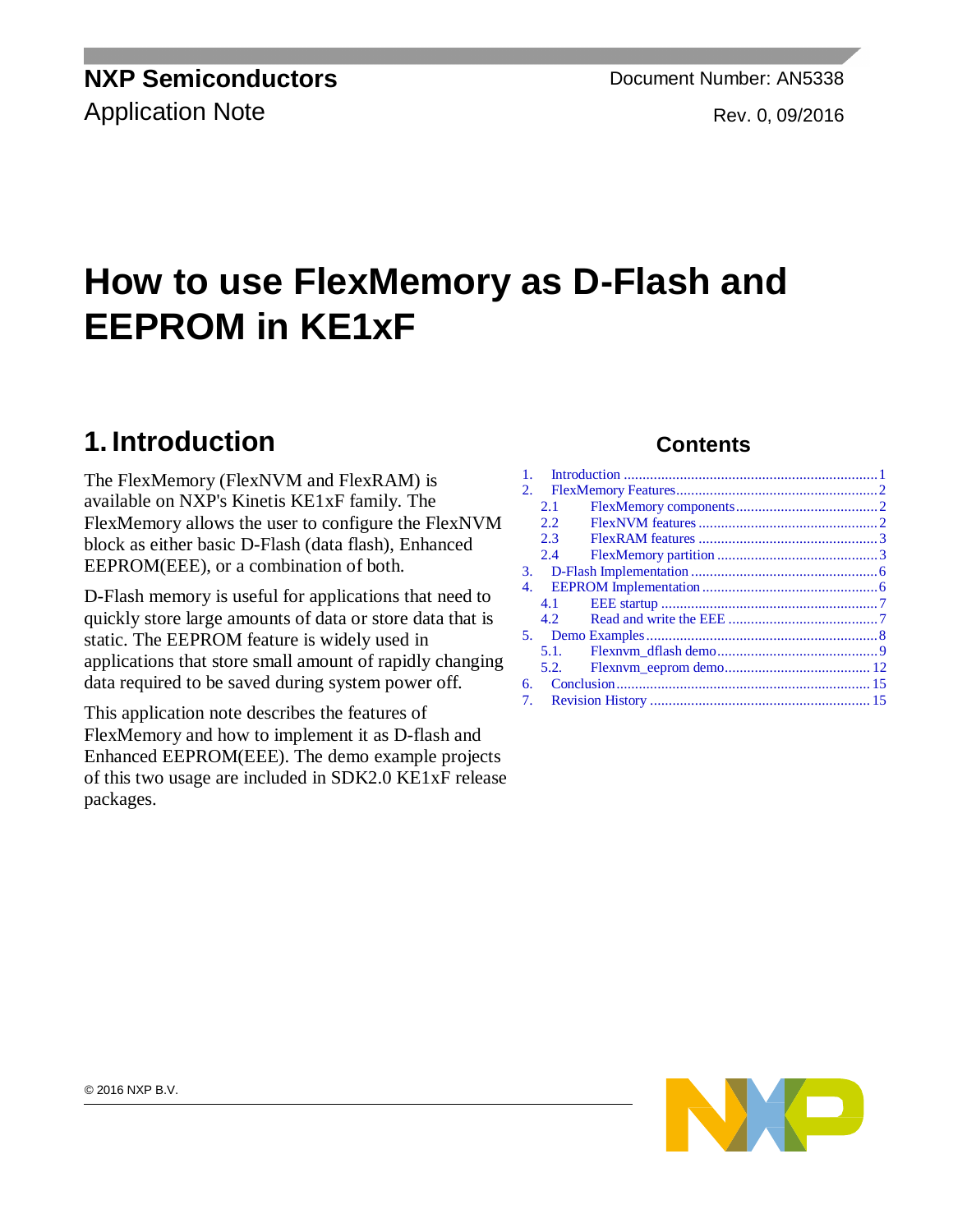# <span id="page-1-0"></span>**2. FlexMemory Features**

### <span id="page-1-1"></span>**2.1 FlexMemory components**

[Figure 1](#page-1-3) shows the flash memory blocks and the FlexMemory components on KE1xF family device. Flash memory blocks include Program flash and FlexNVM; FlexMemory blocks are composed of FlexNVM and FlexRAM, and Enhanced EEPROM (EEE) is comprised of EEPROM backup in FlexNVM, FlexRAM and EEE state machine. FlexNVM and FlexRAM are the only memories used for Enhanced EEPROM implementation.





## <span id="page-1-3"></span><span id="page-1-2"></span>**2.2 FlexNVM features**

When FlexNVM is partitioned for data flash memory:

- Sector size of 2 KB
- Protection scheme prevents accidental program or erase of stored data
- Automated, built-in program and erase algorithms with verify
- Section programming for faster bulk programming times
- Read access to the data flash block possible while programming or erasing data in the program flash block.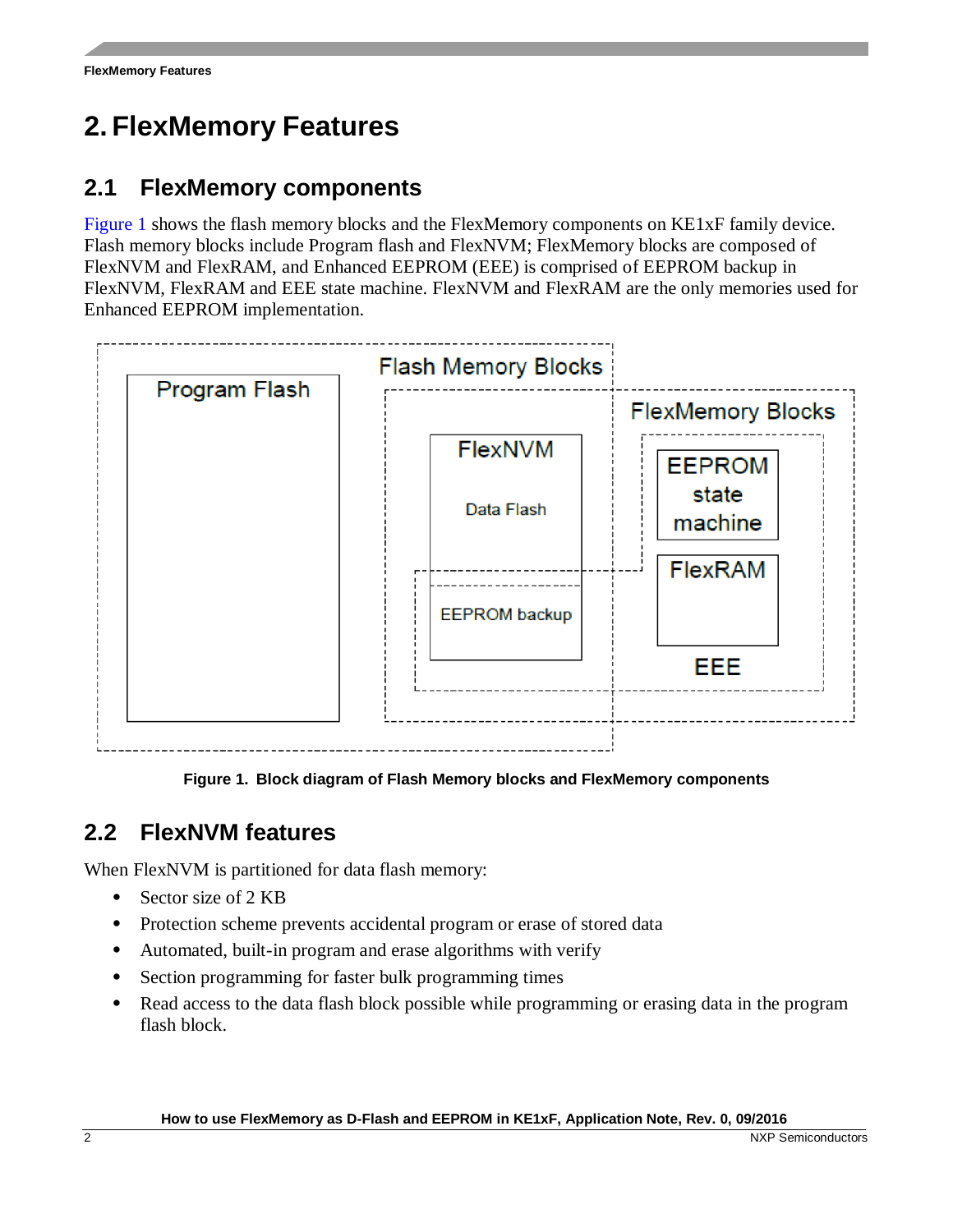### <span id="page-2-0"></span>**2.3 FlexRAM features**

- Memory that can be used as traditional RAM or as high-endurance EEPROM storage
- 4 KB of FlexRAM configured for EEPROM or traditional RAM operations
- When configured for EEPROM:
	- **—** Protection scheme prevents accidental program or erase of data written for EEPROM
	- **—** Built-in hardware emulation scheme to automate EEPROM record maintenance functions
	- **—** Programmable EEPROM data set size and FlexNVM partition code facilitating EEPROM memory endurance trade-offs
	- **—** Supports FlexRAM aligned writes of 1, 2, or 4 bytes at a time
	- **—** Read access to FlexRAM possible while programming or erasing data in the program or data flash memory
- When configured for traditional RAM:
	- **—** Read and write access possible to the FlexRAM while programming or erasing data in the program or data flash memory.

### <span id="page-2-1"></span>**2.4 FlexMemory partition**

The user can configure the FlexNVM block as either:

- Basic data flash,
- EEPROM flash records to support the built-in EEPROM feature, or
- A combination of both.

The user's FlexNVM configuration choice is specified using the Program Partition command. The partitioning process tells the EEE state machine how much EEPROM memory will be used and how much the FlexNVM will be used to back up the EEPROM.

To handle varying customer requirements, the FlexRAM and FlexNVM blocks can be split into partitions as shown in the [Figure 2](#page-3-0) below.

- 1. EEPROM partition (EEESIZE) The amount of FlexRAM used for EEPROM can be set from 0 bytes (no EEPROM) to the maximum FlexRAM size (4KB in KE1xF). The remainder of the FlexRAM not used for EEPROM is not accessible while the FlexRAM is configured for EEPROM.The EEPROM partition grows upward from the bottom of the FlexRAM address $(0x1400\ 0000$  in KE1xF) space.
- 2. Data flash partition (DEPART) The amount of FlexNVM memory used for data flash can be programmed from 0 bytes (all of the FlexNVM block is available for EEPROM backup) to the maximum size of the FlexNVM block (64 KB in KE1xF).
- 3. FlexNVM EEPROM backup partition The amount of FlexNVM memory used for EEPROM backup, which is equal to the FlexNVM block total size minus the data flash memory partition size. The EEPROM backup size must be at least 16 times the EEPROM partition size in FlexRAM.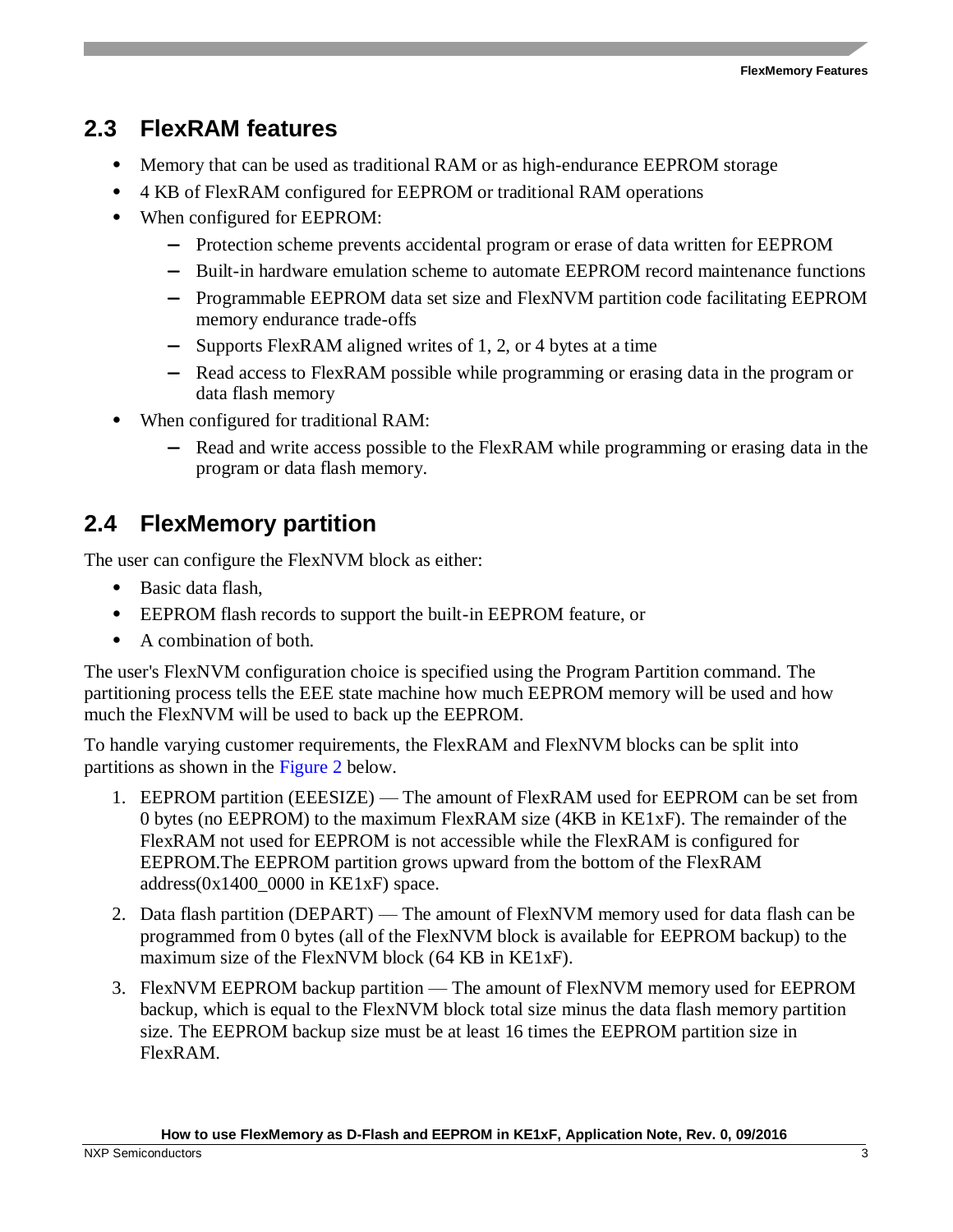

**Figure 2. FlexMemory Partition Diagram**

### <span id="page-3-0"></span>**2.4.1 Program Partition command**

The Program Partition command, as shown in the following table, prepares the FlexNVM block for use as data flash, EEPROM backup, or a combination of both, and initializes the FlexRAM size. The Program Partition command must not be launched from flash memory, since flash memory resources are not accessible during Program Partition command execution.

| <b>FCCOB Number</b> | <b>FCCOB Contents [7:0]</b>                                     |  |  |  |  |  |
|---------------------|-----------------------------------------------------------------|--|--|--|--|--|
|                     | 0x80 (PGMPART)                                                  |  |  |  |  |  |
|                     | Not Used                                                        |  |  |  |  |  |
|                     | Not Used                                                        |  |  |  |  |  |
| 3                   | FlexRAM load during reset option (only bit 0 used):             |  |  |  |  |  |
|                     | 0 - FlexRAM loaded with valid EEPROM data during reset sequence |  |  |  |  |  |
|                     | 1 - FlexRAM not loaded during reset sequence                    |  |  |  |  |  |
|                     | <b>EEPROM Data Set Size Code</b>                                |  |  |  |  |  |
|                     | Options: 0,32,64,128,256,512,1024,2048,4096 Bytes               |  |  |  |  |  |
| 5                   | <b>FlexNVM Partition Code</b>                                   |  |  |  |  |  |
|                     | Options: 0.32,48,64 KBytes                                      |  |  |  |  |  |

**Table 1. Program Partition Command FCCOB Requirements**

#### **2.4.2 Set FlexRAM Function command**

The Set FlexRAM Function command, as shown in the following table, changes the function of the FlexRAM: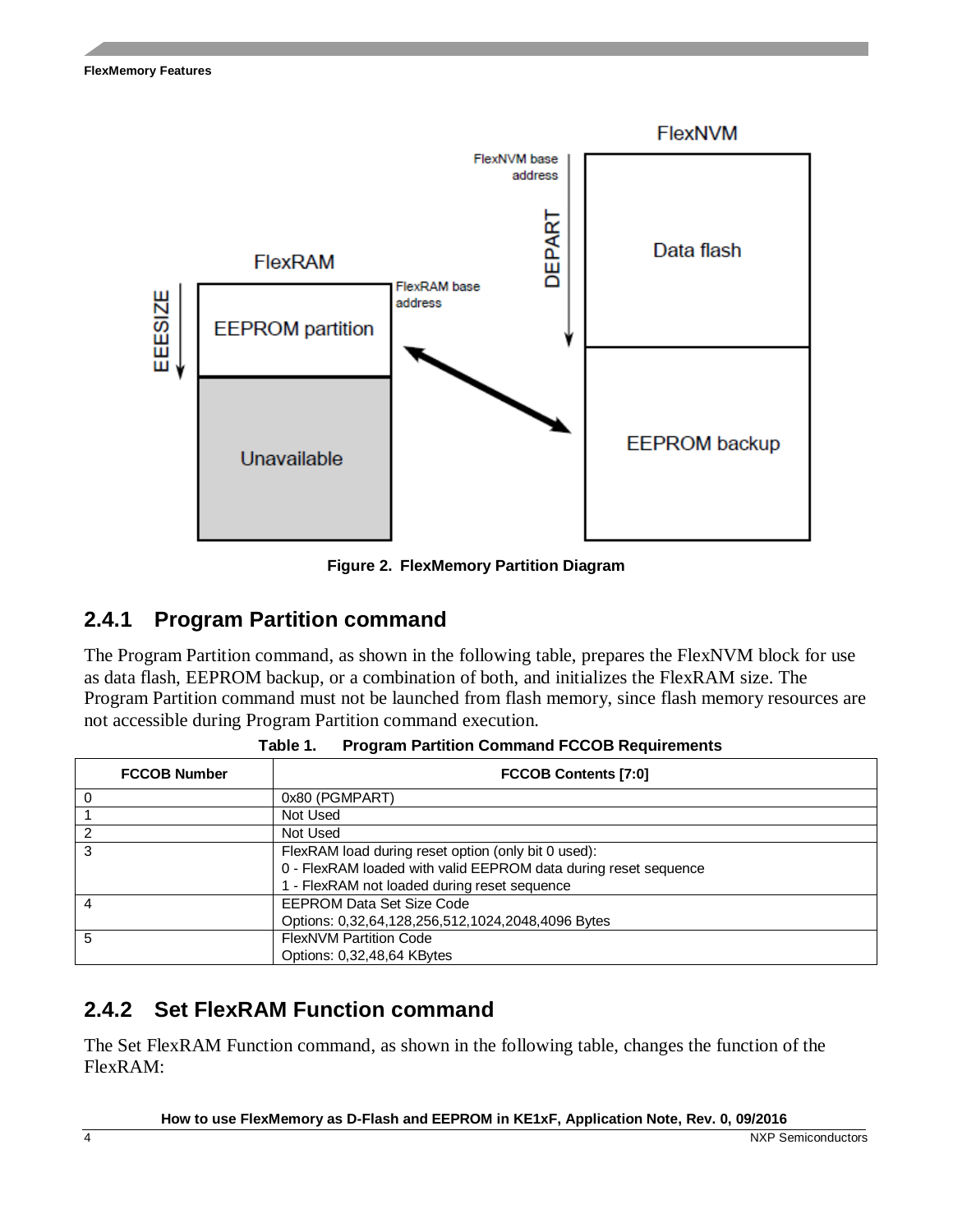- When not partitioned for EEPROM, the FlexRAM is typically used as traditional RAM
- When partitioned for EEPROM, the FlexRAM is typically used to store EEPROM data.

**Table 2. Set FlexRAM Function command FCCOB requirements** 

| <b>FCCOB Number</b> | <b>FCCOB Contents [7:0]</b>                                                                                                        |  |  |  |  |
|---------------------|------------------------------------------------------------------------------------------------------------------------------------|--|--|--|--|
|                     | 0x81 (SETRAM)                                                                                                                      |  |  |  |  |
|                     | <b>FlexRAM Function Control Code</b><br>Options:<br>0xFF: Make FlexRAM available as RAM<br>0x00: Make FlexRAM available for EEPROM |  |  |  |  |

#### **2.4.3 Read Resource command**

The Read Resource command, as shown in the following table, is provided for the user to read data from special-purpose memory resources located within the Flash module. The special-purpose memory resources available include program flash IFR, data flash IFR space, and the Version ID field.

For the FlexMemory usage, the data flash IFR space is needed, as shown in the following table*.*

| <b>FCCOB Number</b> | <b>FCCOB Contents [7:0]</b> |  |  |  |  |  |  |
|---------------------|-----------------------------|--|--|--|--|--|--|
| 0                   | 0x03 (RDRSRC)               |  |  |  |  |  |  |
| 1                   | Flash address [23:16]       |  |  |  |  |  |  |
| $\boldsymbol{2}$    | Flash address [15:8]        |  |  |  |  |  |  |
| $\mathbf 3$         | Flash address [7:0]         |  |  |  |  |  |  |
| 4                   | Resource select code        |  |  |  |  |  |  |
|                     | Options:                    |  |  |  |  |  |  |
|                     | 0x00: Program Flash 0 IFR   |  |  |  |  |  |  |
|                     | 0x00: Data Flash 0 IFR      |  |  |  |  |  |  |
|                     | 0x01: Version ID            |  |  |  |  |  |  |
|                     | <b>Returned values</b>      |  |  |  |  |  |  |
| $\overline{4}$      | Read Data [64:56]           |  |  |  |  |  |  |
| 5                   | Read Data [55:48]           |  |  |  |  |  |  |
| $\,6$               | Read Data [47:40]           |  |  |  |  |  |  |
| $\overline{7}$      | Read Data [39:32]           |  |  |  |  |  |  |
| $\bf 8$             | Read Data [31:24]           |  |  |  |  |  |  |
| 9                   | Read Data [23:16]           |  |  |  |  |  |  |
| A                   | Read Data [15:8]            |  |  |  |  |  |  |
| B                   | Read Data [7:0]             |  |  |  |  |  |  |

**Table 3. Read Resource command FCCOB requirements**

The data flash 0 IFR is a 1 KB nonvolatile information memory that can be read and erased, however the user has limited program capabilities in the data flash 0 IFR (Program Partition command, Erase All Blocks Command and Read Resource Command). The contents of the data flash 0 IFR are summarized in the following table. The data flash 0 IFR is located within the data flash 0 memory block.

| Address Range (offset address)   | Size (Bytes) | <b>Field Description</b>      |  |  |  |  |
|----------------------------------|--------------|-------------------------------|--|--|--|--|
| $0x00 - 0x3FB$ . $0x3FE - 0x3FF$ | 1022         | Reserved                      |  |  |  |  |
| 0x3FD                            |              | EEPROM Data Set Size Code     |  |  |  |  |
| 0x3FC                            |              | <b>FlexNVM Partition Code</b> |  |  |  |  |

#### **Table 4. Data flash IFR**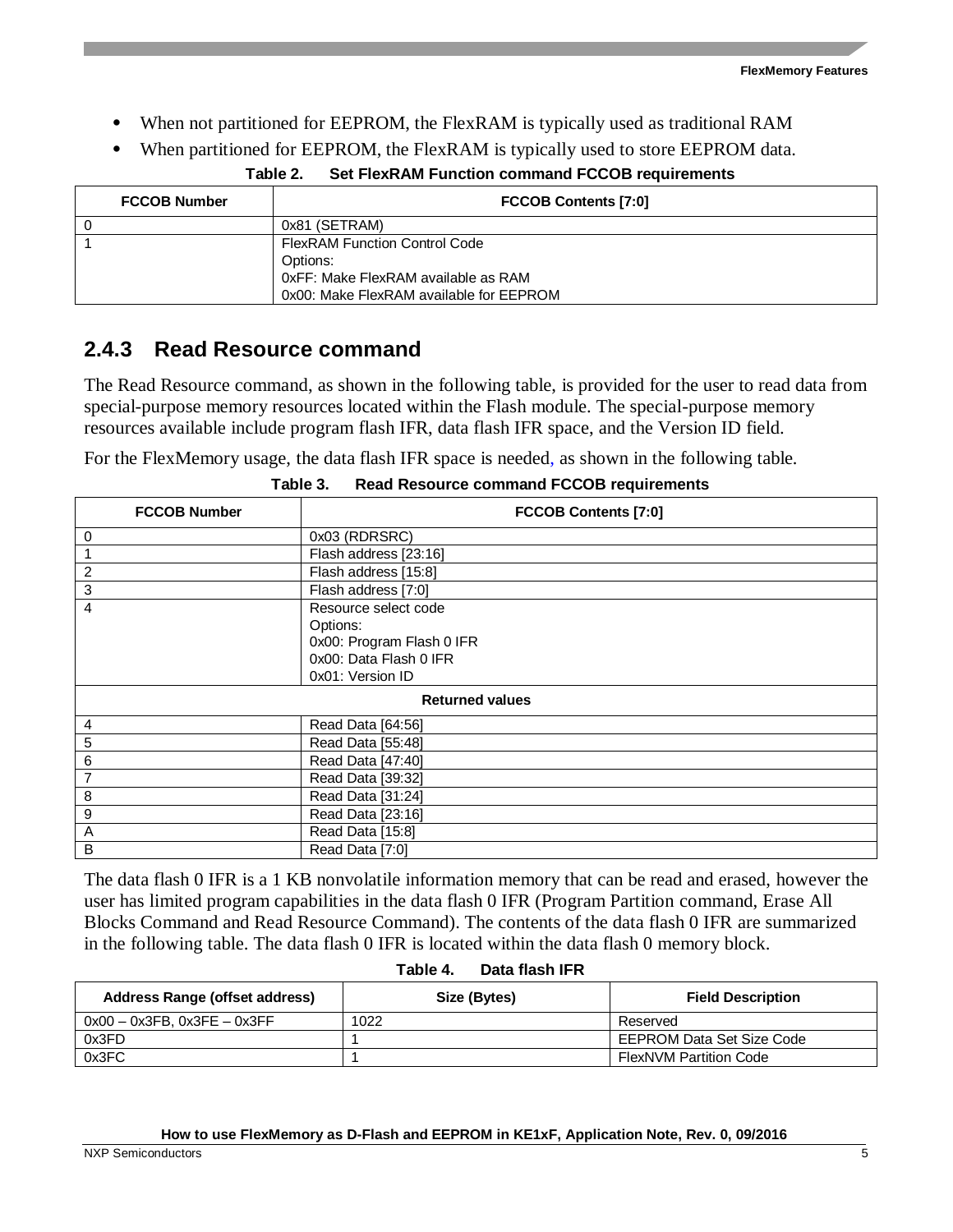# <span id="page-5-0"></span>**3. D-Flash Implementation**

[Figure 3](#page-5-2) shows how the memory blocks function, if the Enhanced EEPROM(EEE) functionality is disabled, which means all the FlexNVM is used as D-Flash and FlexRAM is used as traditional RAM.



**Figure 3. FlexMemory used as D-Flash**

<span id="page-5-2"></span>The P-Flash block is always a P-Flash. Its functionality does not change for any FlexMemory configuration. Because the EEE functionality is not used in this case, the entire FlexNVM is allocated as D-Flash space, and no E-Flash (EEPROM backup) is needed. The FlexRAM becomes a 4 KB traditional RAM. This means it can be used as extra memory space, however it is important to note that it runs at the flash clock speed and not the core speed. The EEE state machine is present in the device, but not active. When using as D-Flash, the read, write, and program operation is the same as P-Flash block, the FCCOB command sequence is also the same. User can address bit 23 to select between program flash memory  $(=0)$  and data flash memory  $(=1)$ .

D-Flash memory is useful for applications that need to quickly store large amounts of data or store data that is static.

# <span id="page-5-1"></span>**4.EEPROM Implementation**

[Figure 4](#page-6-2) shows how the memory blocks function when the Enhanced EEPROM(EEE) functionality is enabled and the entire FlexNVM is used to back up the EEE data.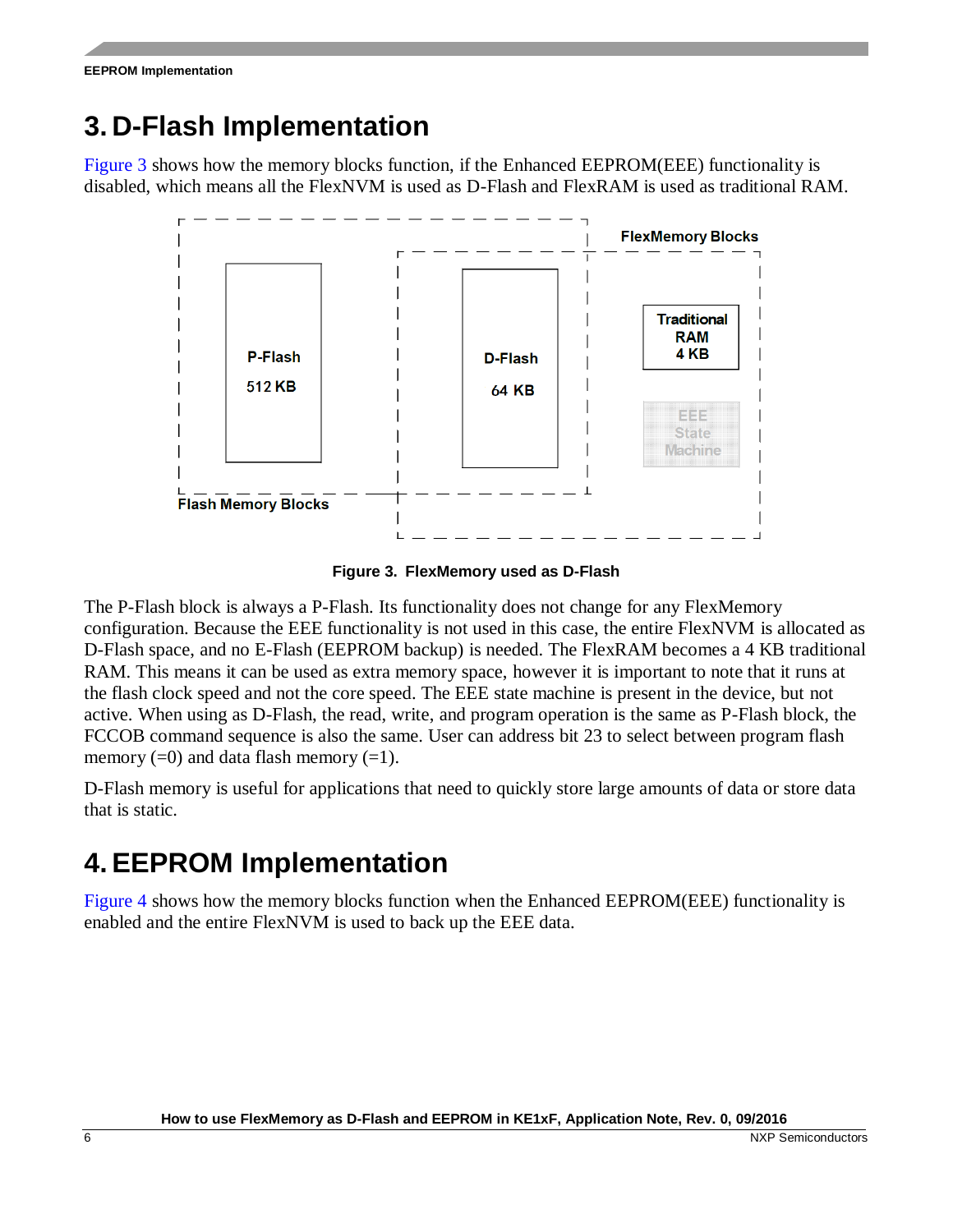

**Figure 4. FlexMemory used as EEPROM(Entire FlexNVM used to backup EEE data)**

<span id="page-6-2"></span>There are a number of configuration options that can be used when the Enhanced EEPROM(EEE) functionality is enabled. The FlexNVM can also be used as a mix of D-Flash and E-Flash (EEPROM backup). [Figure 4](#page-6-2) shows an example of where the entire FlexNVM is used as E-Flash (EEPROM backup) memory. The FlexRAM becomes the EEE memory space 4 KB. Any reads and writes of the EEE data uses this 4 KB memory space because the E-Flash is not directly accessible. The EEE state machine automatically manages all of the writes to the EEE memory space, and generates flash program and erase operations as needed into the E-Flash.

### <span id="page-6-0"></span>**4.1 EEE startup**

After a reset the EEE configuration options written during the partitioning process are automatically loaded. If the EEE is enabled, then the state machine loads the FlexRAM with EEE data from the E-Flash during the system boot. The amount of time needed to copy data from the E-Flash into FlexRAM can vary depending on the configured size of the EEE and the amount of backup E-Flash that needs to be parsed. The FTFE\_FCNFG[EEERDY] flag is cleared until the load of the EEE data is complete, therefore software must wait for the EEERDY flag to set before attempting to access the EEE data in the FlexRAM. If an interrupt driven option is needed instead of software polling, then the CCIF interrupt could be used instead of polling EEERDY.

## <span id="page-6-1"></span>**4.2 Read and write the EEE**

The EEE data is read and written by accessing the FlexRAM address space. The EEE space is allocated starting at the beginning of the FlexRAM. The addressable space is the FlexRAM base address  $(0x1400\_0000$  in KE1xF) up to the programmed EEE size. Any space in the FlexRAM that is not used as EEE must not be accessed while the EEE functionality is enabled. For example, if the EEE size is configured as 32 bytes total, then read or write accesses to any addresses between 0x1400\_0000 and  $0x1400$   $001F$  are allowed, but accesses  $0x1400$   $0020$  to  $0x17FF$  FFFF generates a bus error.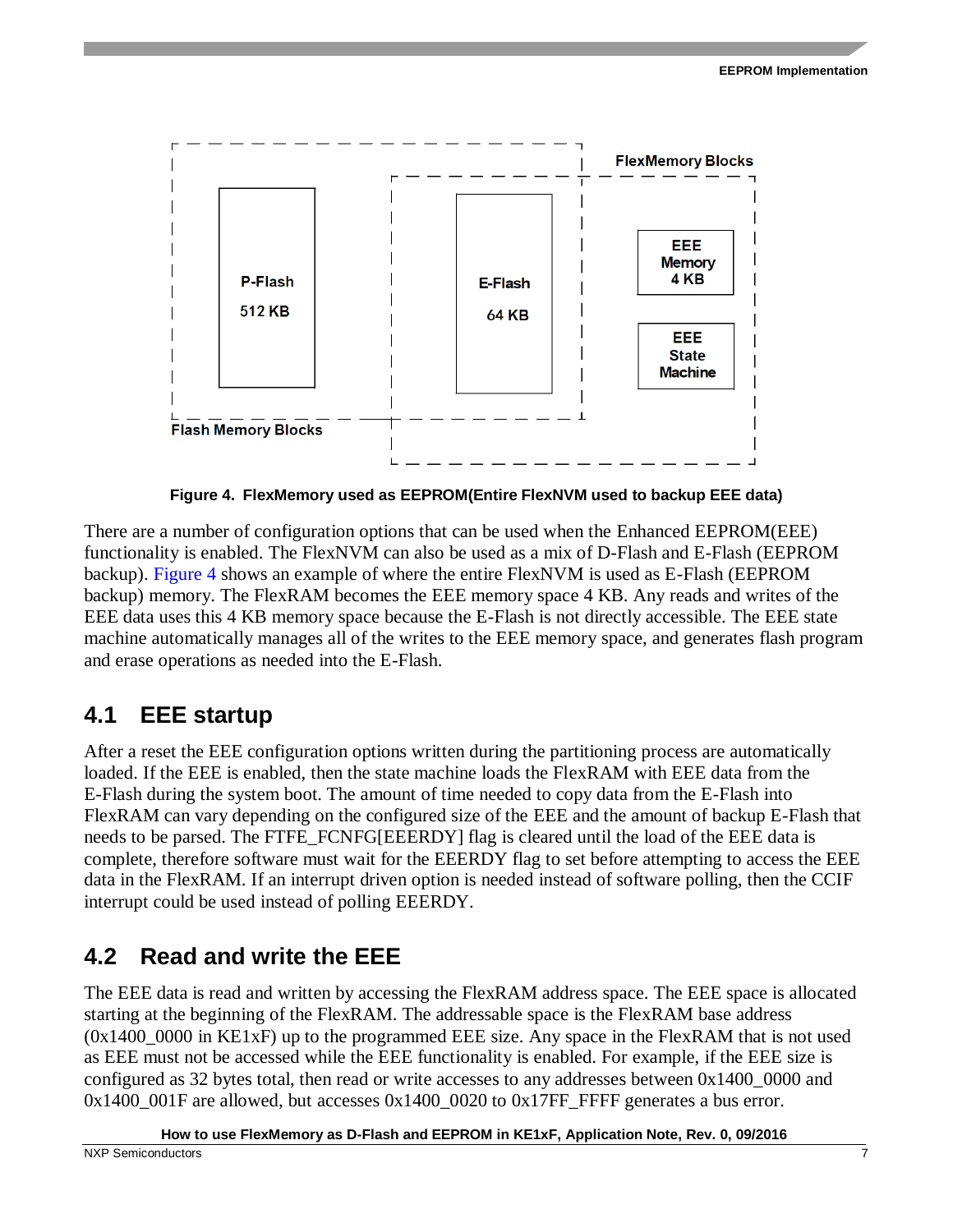Because the EEE data is accessed through a RAM, the data is readable and writable at any size, byte, word, or longword. Although any access size is possible, the records used to back up the EEE data use a word sized data field. This means that byte writes are possible, but they make less efficient use of the E-Flash.

### **4.2.1 EEE writes**

Writes to the EEE space launch a EEE operation to store the data within the E-Flash memory. Because this is a flash program operation, software must test the CCIF bit to determine if any other flash operations are in progress before writing to the EEE space. Because multiple concurrent writes and readwhile-write operations within the same flash block are not allowable, accesses to the EEE or D-Flash space are not allowed until the EEE write is complete.

### **4.2.2 EEE reads**

When the EEE is read, since the data is supplied by the FlexRAM, no flash operations are triggered. However, EEE reads are not allowed while a EEE write is in progress. Software must either test the EEERDY bit before read operations or wait for EEERDY after a write access before allowing software to continue. In many cases it is most efficient for software to test EEERDY (or CCIF) both before and after writes and block other EEE operations until EEERDY sets after the write. This way a special function is needed for EEE writes, but a EEE read does not require any special software. Another advantage to this approach is that no additional delay or flag checking is required if you have multiple EEE read accesses with no EEE write cycles in between.

A special case for a EEE read that must be considered is the first access to the EEE after a reset. For the first read of the EEE after reset, the EEERDY bit may need to be tested to make sure that the state machine has completed the initial load of data from the E-flash to the FlexRAM. If the system start-up time is long, this guarantees that the initial data load has time to complete before the first EEE read, then a test of the EEERDY flag before the first read may not be required. However, it is safer to explicitly test the EEERDY bit before the first read access to the EEE.

# <span id="page-7-0"></span>**5. Demo Examples**

There are two demo projects under flash driver example folder included in SDK2.0 KE1xF release package. One is "flexnvm\_dflash" demo, it shows how to use flexmemory and SDK flash drivers to operate as D-Flash.The other is "flexnvm\_eeprom" demo shows the EEPROM usage. [Figure 5](#page-8-1) shows the software flowchart of "flexnvm\_dflash" project. [Figure 8](#page-11-1) shows the software flowchart of "flexnvm\_eeprom" project. After download and execute code in flash, we can use J-link commander tool to check the memory read, write and programming status.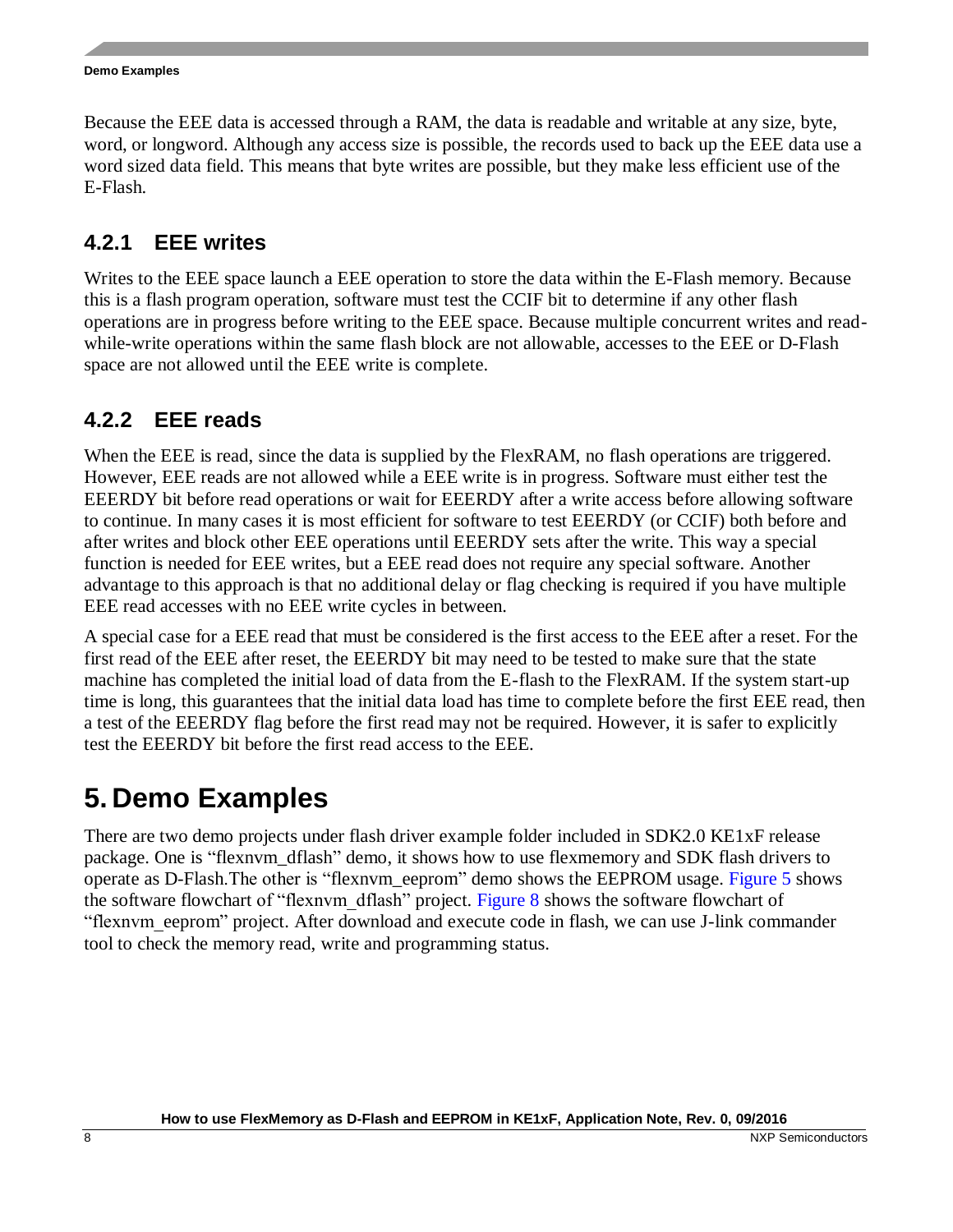### <span id="page-8-0"></span>**5.1. Flexnvm\_dflash demo**



**Figure 5. Software Flowchart of "flexnvm\_dflash" Demo**

<span id="page-8-1"></span>By default, the KE1xF 64KB FlexNVM is not partitioned, and is used entirely as D-Flash. Users can do the partition to configure the necessary EEPROM size. After "flexnvm\_dflash" demo has downloaded and executed, log messages will be printed on OpenSDA serial terminal as shown in [Figure 6.](#page-9-0) When using J-link commander tool to check the memory status, the pre-defined 16 Bytes data is programmed to the last sector of D-Flash as shown in [Figure 7.](#page-10-0)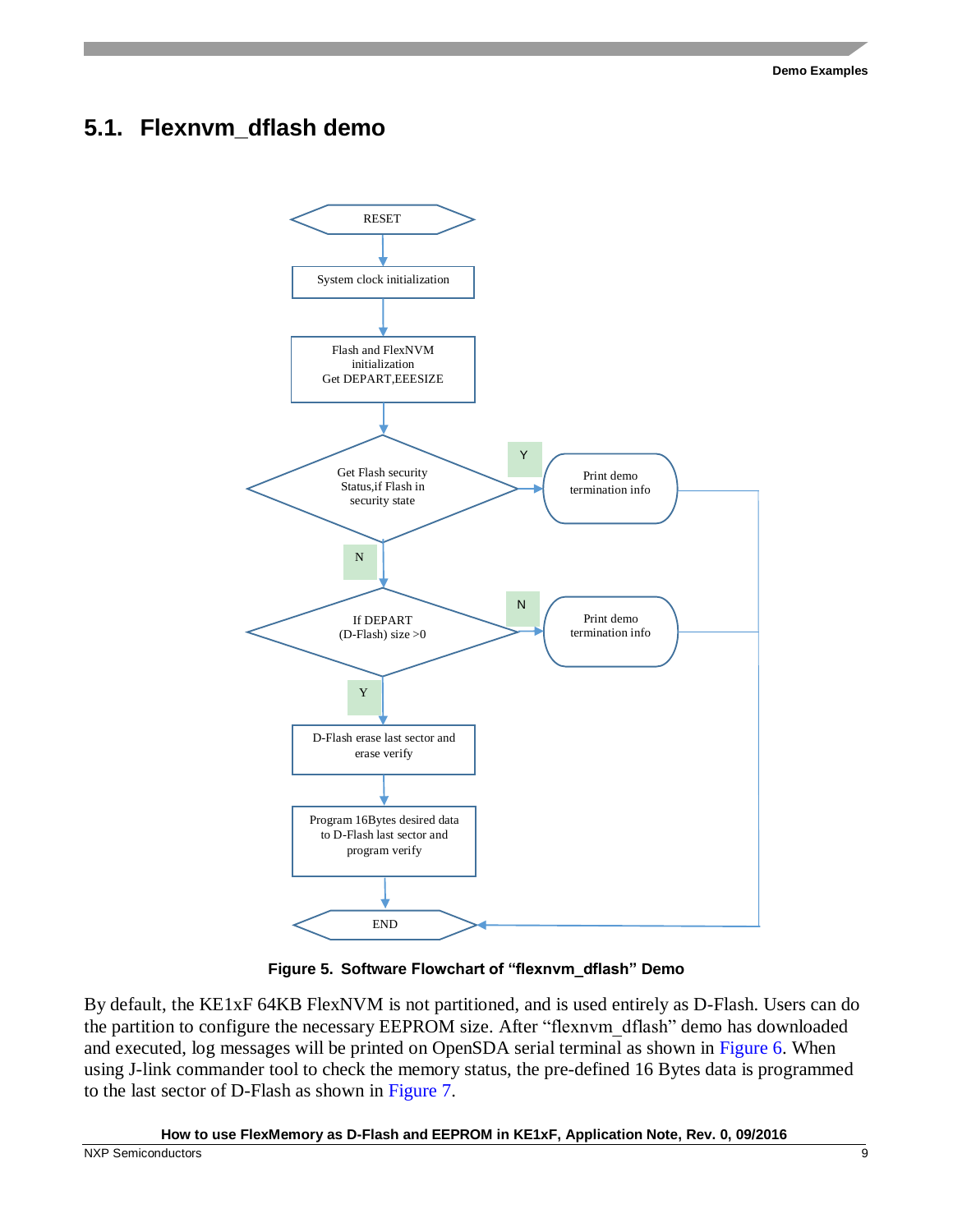<span id="page-9-0"></span>

**Figure 6. Logs print on terminal of "flexnvm\_dflash" demo**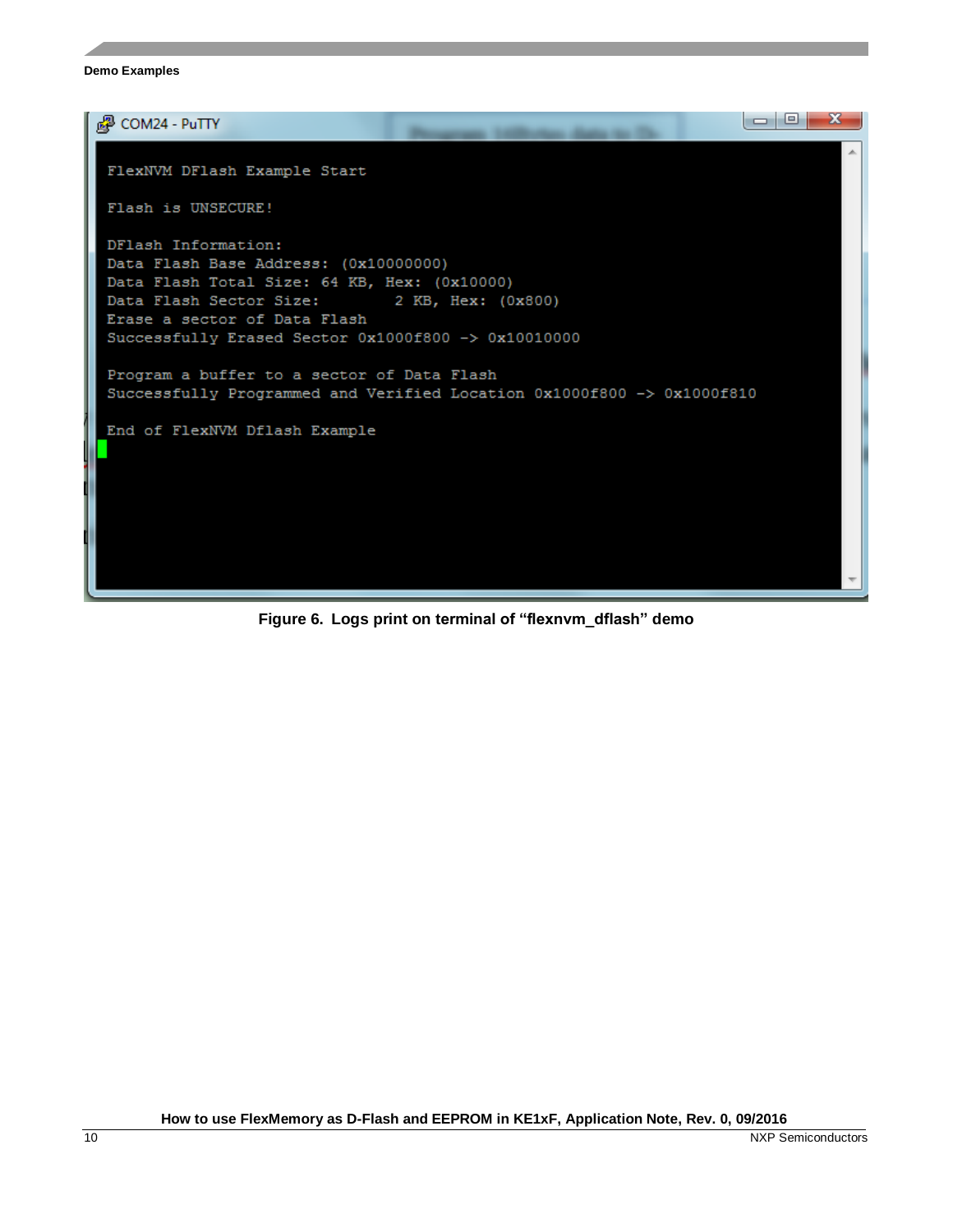```
\overline{\phantom{a}}\overline{\phantom{a}}\overline{\mathbf{x}}J-Link Commander
J-LinkA
Unknown command. '?' for help.
J-Link>
Unknown command. '?' for help.
J-Link>
Unknown command. '?' for help.
J-Link>
Unknown command. '?' for help.
J-Link>
Unknown command. '?' for help.
J-Link>
Unknown command. '?' fo<u>r help.</u>
J-Link>mem<del>.1000F800,30</del>
J-Link>
Unknown command. '?' for help.
J-Link>
Unknown command. '?' for help.
J-Link>
Unknown command. '?' for help.
J-Link>
                                                                         Ξ
Unknown command. '?' for help.
\left| \rm J\text{--} \rm{Link} \right\rangle_
```
<span id="page-10-0"></span>**Figure 7. Memory status checking with J-link Commander of "flexnvm\_dflash" demo**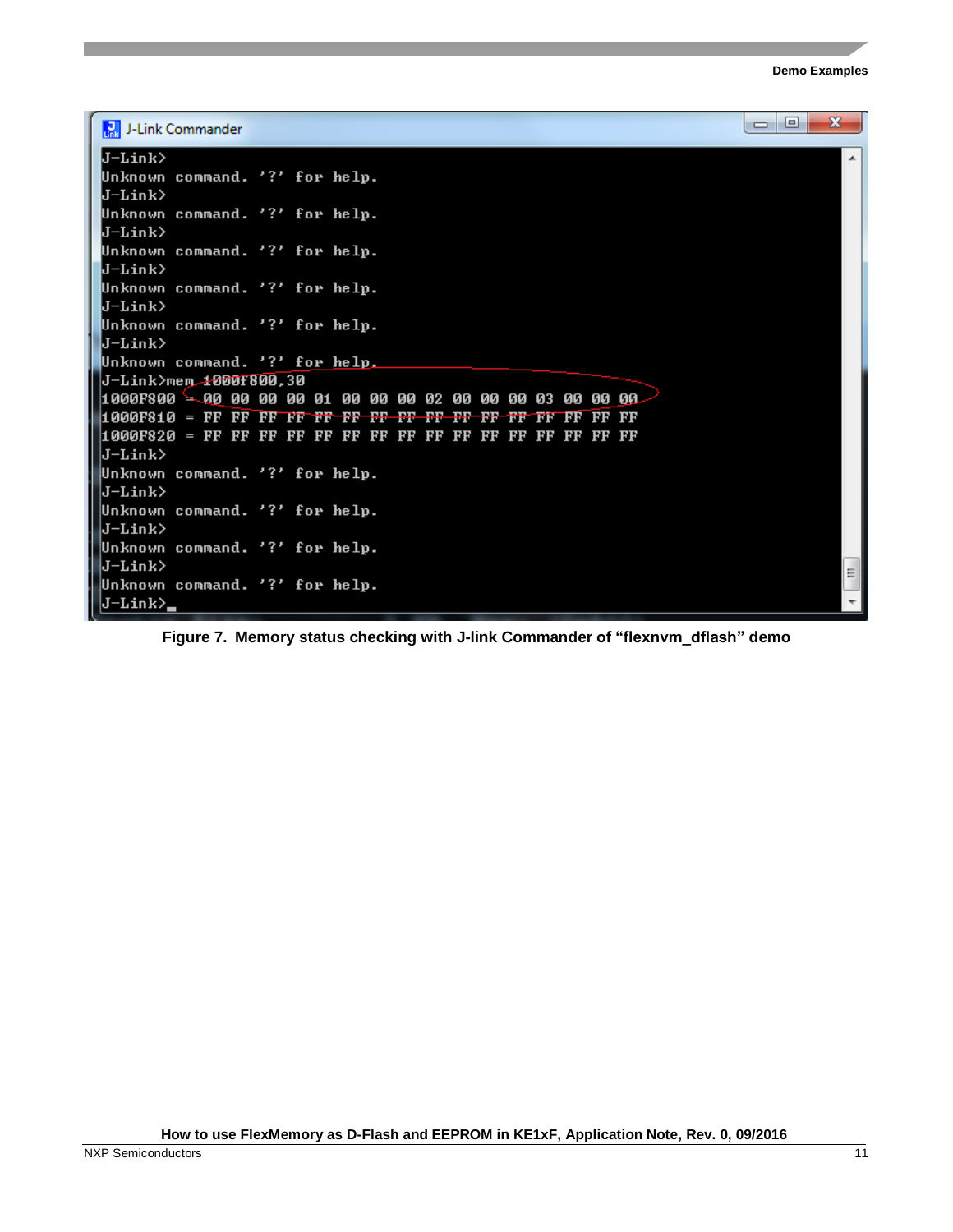<span id="page-11-0"></span>



<span id="page-11-1"></span>**Figure 8. Software Flowchart of "flexnvm\_eeprom" Demo**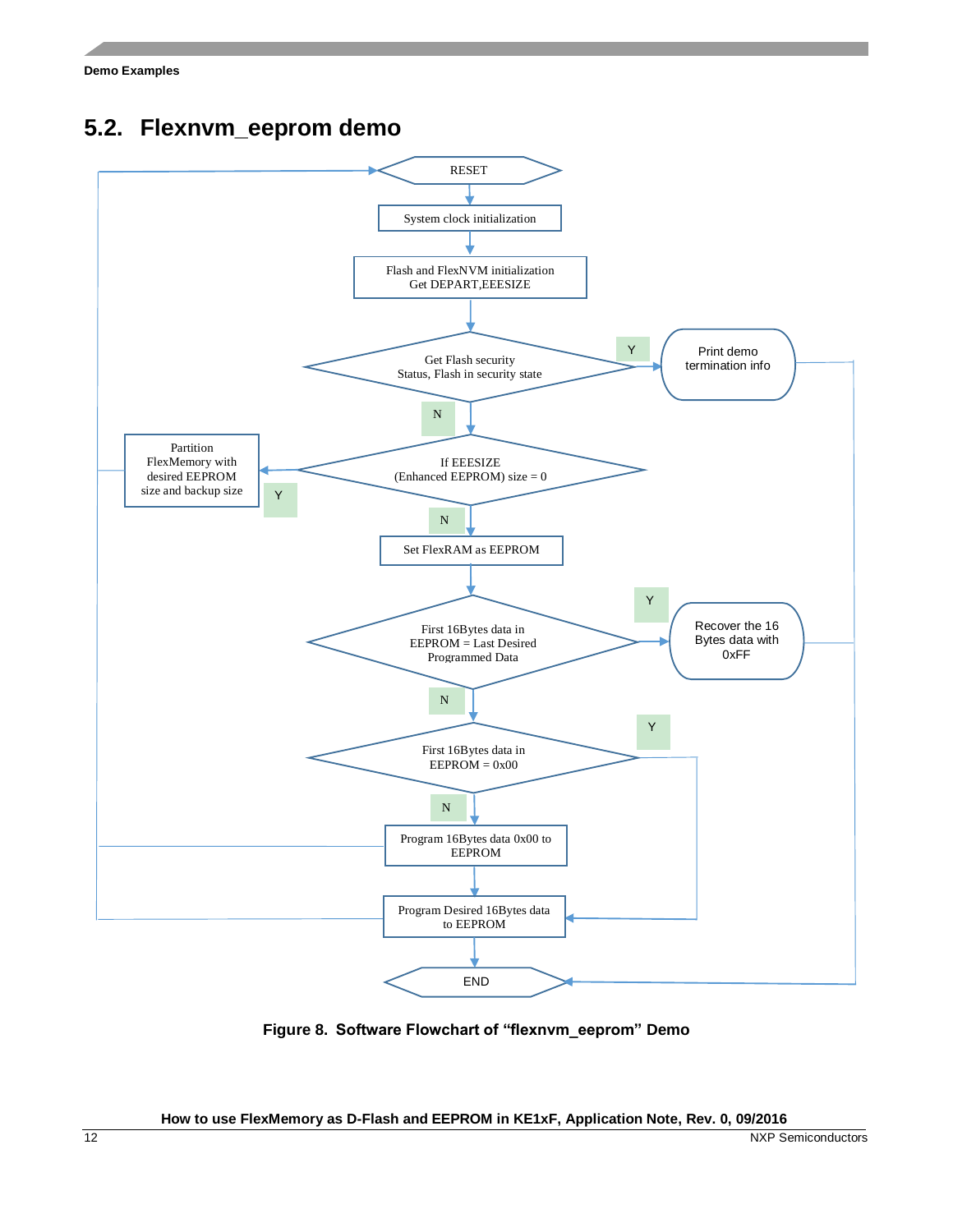By default, the KE1xF 64KB FlexNVM is not partitioned, and is used entirely as D-Flash. Users can do the partition to configure the necessary EEPROM size. After "flexnvm\_eeprom" demo downloaded and executed, log messages will be printed on OpenSDA serial terminal as shown in [Figure 9](#page-13-0)*.* FlexNVM is configured to be used as a mix of D-Flash and E-Flash (EEPROM backup). The size of both is 32KB. The EEPROM data size in FlexRAM is configured as 32 Bytes. If we mask the recover the data code in source and using J-link commander tool to check the memory status, the pre-defined 16 Bytes data could be seen programmed to the start address of FlexRAM as shown in [Figure 10.](#page-14-2)

#### **NOTE**

While different partitions of the FlexNVM are available, the intention is that a single partition choice is used throughout the entire lifetime of a given application. The FlexNVM Partition Code choices affect the endurance and data retention characteristics of the device. So partitioning must only be done once. If the flash is re-partitioned for a different configuration, then recorded data is lost and you are not guaranteed to get the expected endurance. If users want to modify the parameter in "flexnvm\_eeprom"demo to do another configuration for EEPROM size, they must issue a mass erase command first.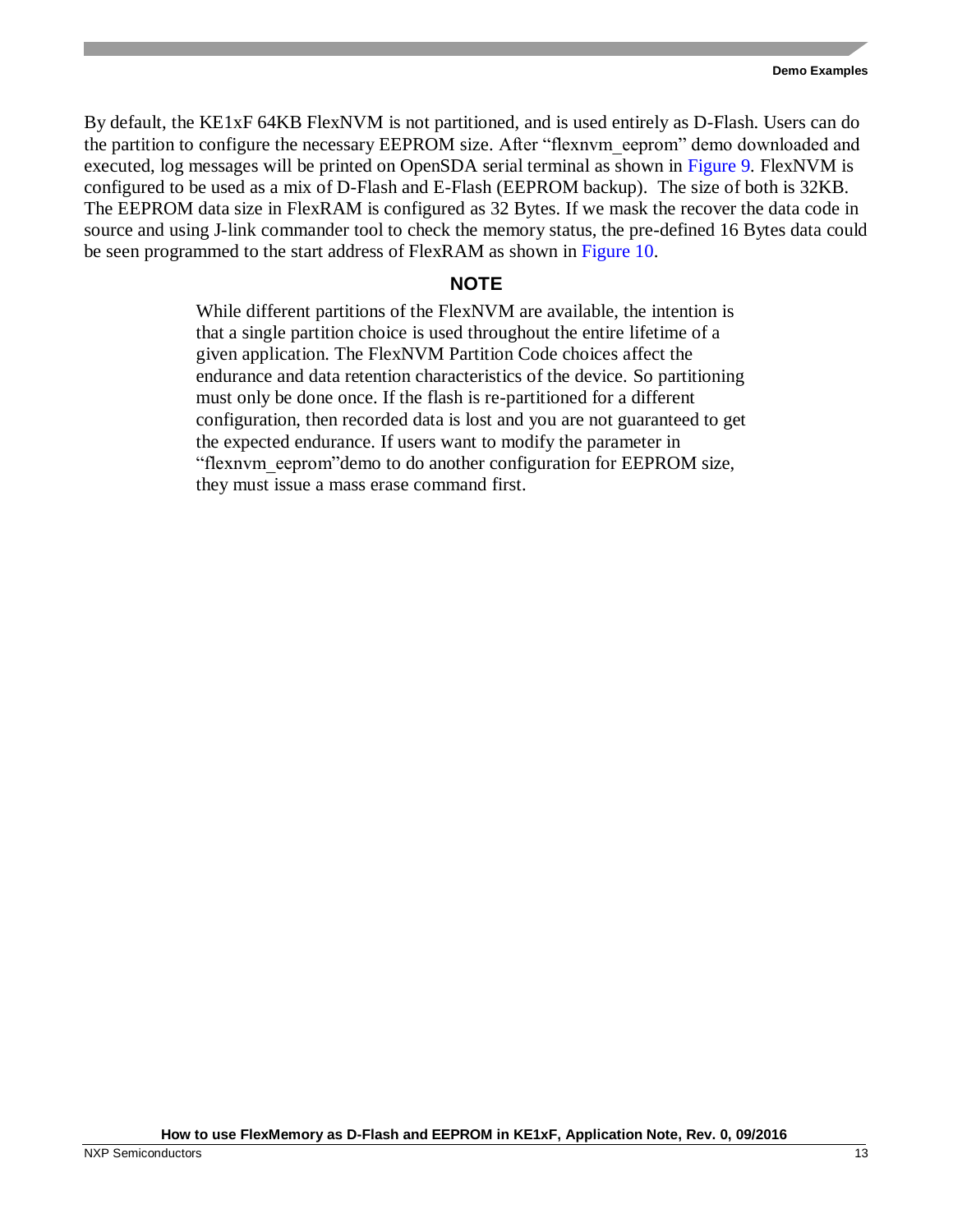品 COM24 - PuTTY FlexNVM EEprom Example Start Flash is UNSECURE! EEprom Information: EEprom Base Address: (0x10008000) EEprom Total Size:  $\left(\begin{array}{c} 32 \text{ B} \end{array}\right)$ Make FlexRAM available for EEPROM Now EEPROM data is read and written by accessing the FlexRAM address space FlexRAM Base Address: (0x14000000) Read 16 bytes data from start of EEPROM space The first 16 bytes data in EEPROM are not all 0x00s Program the first 16 bytes memory space of EEprom as 0x00s Successfully Programmed Location 0x14000000 -> 0x14000020 Perform a system reset FlexNVM EEprom Example Start Flash is UNSECURE! EEprom Information: EEprom Base Address: (0x10008000) EEprom Total Size:  $32 B$ Make FlexRAM available for EEPROM Now EEPROM data is read and written by accessing the FlexRAM address space FlexRAM Base Address: (0x14000000) Read 16 bytes\_data from start of EEPROM space The-first 16 bytes data in EEPROM are all 0x00s Program a buffer (16 bytes) into the first 16 bytes memory space of EEprom Successfully Programmed Location 0x14000000 -> 0x14000020 Perform a system reset FlexNVM EEprom Example Start Flash is UNSECURE! EEprom Information: EEprom Base Address: (0x10008000) EEprom Total Size: 32 B Make FlexRAM available for EEPROM Now EEPROM data is read and written by accessing the FlexRAM address space FlexRAM Base Address: (0x14000000) Read 16 bytes data from start of EEPROM space The first 16 bytes data in EEPROM are what we have progrommed before Recover the first 16 bytes memory space of EEprom as OxFFs End of FlexNVM EEprom Example

<span id="page-13-0"></span>**Figure 9. Logs print on terminal of "flexnvm\_eeprom" demo**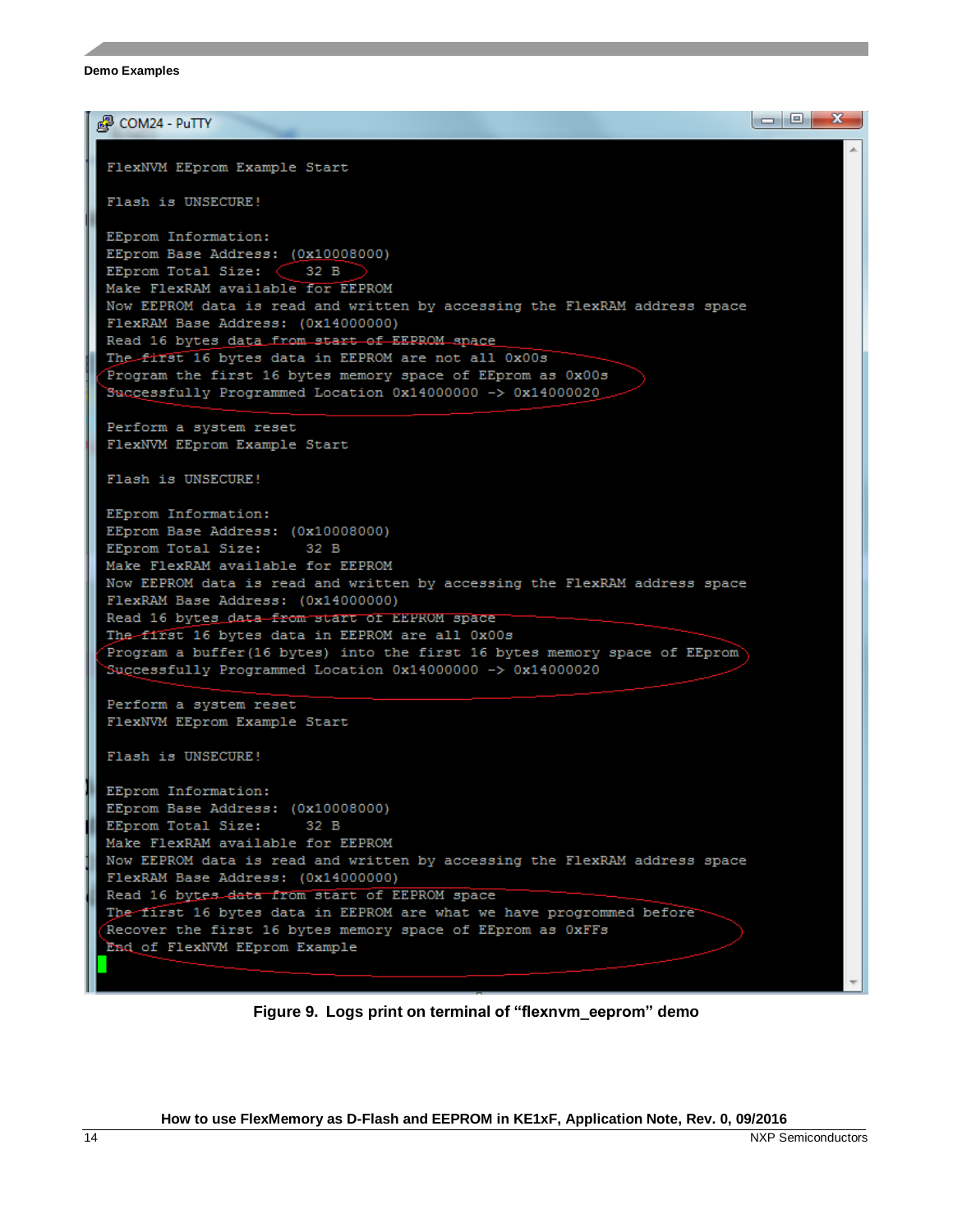| IJ-Link>mem 14000000.10                                     |  |  |  |  |  |  |  |  |
|-------------------------------------------------------------|--|--|--|--|--|--|--|--|
| 114000000 = 01 00 00 00 02 00 00 00 03 00 00 00 04 00 00 00 |  |  |  |  |  |  |  |  |
| ∐-Link>mem 14000000.20                                      |  |  |  |  |  |  |  |  |
| 114000000 = 01 00 00 00 02 00 00 00 03 00 00 00 04 00 00 00 |  |  |  |  |  |  |  |  |
|                                                             |  |  |  |  |  |  |  |  |

**Figure 10. Memory checking with J-link commander of "flexnvm\_eeprom" demo**

## <span id="page-14-2"></span><span id="page-14-0"></span>**6. Conclusion**

This application note summarizes the features, user perspective and how to implement FlexMemory as D-Flash and EEPROM on the Kinetis KE1xF device. Two demo projects (included in SDK2.0 KE1xF release packages associated with this application note) are introduced to help better understand the FlexMemory functional implementation, and then assist users with the features in their applications.

## <span id="page-14-1"></span>**7. Revision History**

| <b>Revision number</b> | Date    | <b>Substantive changes</b> |  |  |  |  |
|------------------------|---------|----------------------------|--|--|--|--|
|                        | 09/2016 | Initial release            |  |  |  |  |